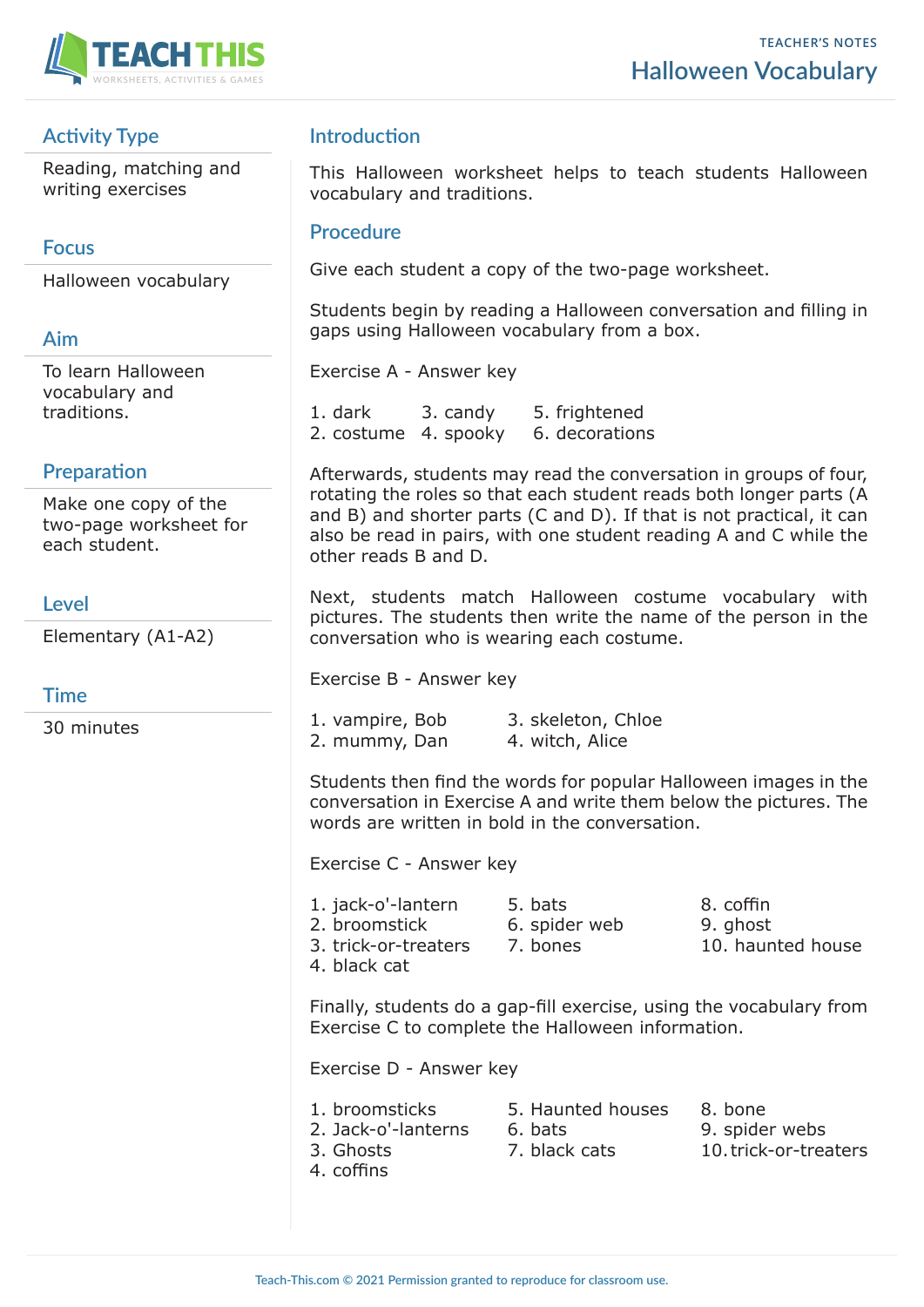

#### **A. Complete the Halloween conversation using the vocabulary from the box.**

|                                                                             | frightened                                                                        | costume | spooky | dark | decorations | candy |  |  |  |  |
|-----------------------------------------------------------------------------|-----------------------------------------------------------------------------------|---------|--------|------|-------------|-------|--|--|--|--|
|                                                                             | Alice: It's almost (1) ! Are you ready for the trick-or-treaters?                 |         |        |      |             |       |  |  |  |  |
|                                                                             | Bob: Almost! Let me just put in my teeth. Have you finished putting on your       |         |        |      |             |       |  |  |  |  |
|                                                                             | $(2)$ ?                                                                           |         |        |      |             |       |  |  |  |  |
|                                                                             | Alice: I'm still finishing my green makeup. Have you seen my <b>broomstick</b> ?  |         |        |      |             |       |  |  |  |  |
|                                                                             | Bob: Isn't it next to the coffin?                                                 |         |        |      |             |       |  |  |  |  |
|                                                                             | Alice: Yes, here it is. Can you light the <b>jack-o'-lanterns</b> and put the (3) |         |        |      |             |       |  |  |  |  |
|                                                                             | in a bowl?                                                                        |         |        |      |             |       |  |  |  |  |
|                                                                             | Bob: Sure. And I'll start the (4)  music.                                         |         |        |      |             |       |  |  |  |  |
|                                                                             | Alice: (The doorbell rings.) The first group is here.                             |         |        |      |             |       |  |  |  |  |
|                                                                             | Bob: I'll get the door. (Opens the door.)                                         |         |        |      |             |       |  |  |  |  |
| Dan and Chloe: Trick or treat!                                              |                                                                                   |         |        |      |             |       |  |  |  |  |
|                                                                             | Bob: Wow, you really (5)  me! I can see your <b>bones</b> . Here you go.          |         |        |      |             |       |  |  |  |  |
|                                                                             | (Handing out candy.)                                                              |         |        |      |             |       |  |  |  |  |
| Chloe: Thank you                                                            |                                                                                   |         |        |      |             |       |  |  |  |  |
|                                                                             | Alice: And one for you. How did you get wrapped up like that?                     |         |        |      |             |       |  |  |  |  |
|                                                                             | Dan: Thanks! My sister helped me.                                                 |         |        |      |             |       |  |  |  |  |
| Chloe: Your (6)  are cool. Just like a haunted house! I love the black cat. |                                                                                   |         |        |      |             |       |  |  |  |  |
|                                                                             | Bob: Thanks. Did you decorate your house?                                         |         |        |      |             |       |  |  |  |  |

Dan: Yes, we made **bats**, **ghosts**, and **spider webs**!

#### **B. Match the Halloween costume vocabulary below with the pictures. Then, write the name of the person in the conversation who is wearing each costume.**